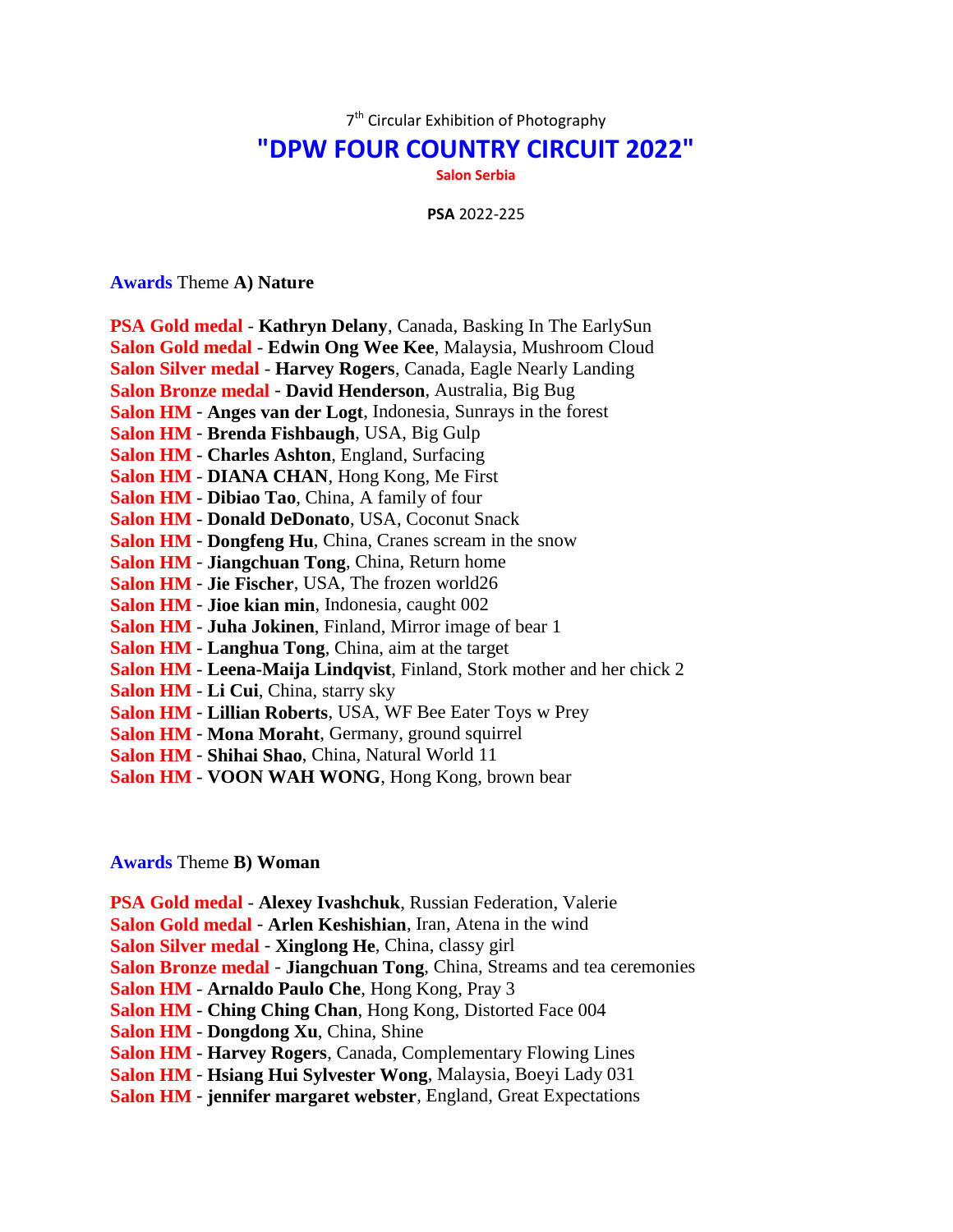- **Salon HM JOAQUIN SALINAS D' ANGLADA**, Spain, IRINA 5
- **Salon HM Juha Jokinen**, Finland, Long Hair 3
- **Salon HM Jurong Yu**, China, Life in Daliangshan 24
- **Salon HM Kiarang Alaei**, Iran, The Heaven
- **Salon HM Manfred Kluger**, Germany, a natural beauty-3
- **Salon HM Min Li**, China, Portraits of tribes in Ethiopia 2
- **Salon HM Ming Liu**, China, Pretty girl in fall
- **Salon HM Thanasis Hadjipavlou**, Cyprus, A lady who stuns
- **Salon HM TOMI KRIZAJ**, Slovenia, YOUTH BEAUTY
- **Salon HM Vincenzo Di Panfilo**, Italy, Da Nang
- **Salon HM Yichi Wang**, China, Pilgrimage road
- **Salon HM Yiliang Yang**, China, The Dancer 5

## **Awards** Theme **C) Open Color**

- **PSA Gold medal Alexey Ivashchuk**, Russian Federation, Elena I
- **Salon Gold medal Yunfeng Zhang**, China, girl with blue hat
- **Salon Silver medal Zoltan Lokos**, Hungary, Shopwindow 1
- **Salon Bronze medal Xinglong He**, China, girl with butterflies
- **Salon HM Anges van der Logt**, Indonesia, Rasta on Gunung Kidul beach
- **Salon HM Arlen Keshishian**, Iran, Bloomer
- **Salon HM Guomei Yang**, China, Bird tree at a low ebb
- **Salon HM Hossein Zare**, Iran, Life
- **Salon HM Jie Zhang**, China, oxygen
- **Salon HM Jioe kian min**, Indonesia, jumping
- **Salon HM JOAQUIN SALINAS D' ANGLADA**, Spain, NUNCA DEJES DE MIRARME 5
- **Salon HM Juha Jokinen**, Finland, Druid and Fox
- **Salon HM Liangping Qiu**, China, Princess Anna
- **Salon HM Manfred Kluger**, Germany, golden girl-1
- **Salon HM Mohammad Esteki**, Iran, move
- **Salon HM PU JIE**, China, sisters
- **Salon HM Rong Jiang**, China, Immersed in games
- **Salon HM Thanasis Hadjipavlou**, Cyprus, Dynamic lady
- **Salon HM Xiaofan Yang**, China, with you
- **Salon HM Ya-Chen Su**, Taiwan, Dance with powder
- **Salon HM Yang Li**, China, pregnant woman
- **Salon HM Yongjiang Zhang**, China, Riding horse with whip

**Awards** Theme **D) Open Monochrome**

**PSA Gold medal** - **Alexey Ivashchuk**, Russian Federation, Helen\_BW - 1920 **Salon Gold medal** - **Jurong Yu**, China, Life in Daliangshan 19 **Salon Silver medal** - **ajar setiadi**, Indonesia, Learning Cogklak 0881